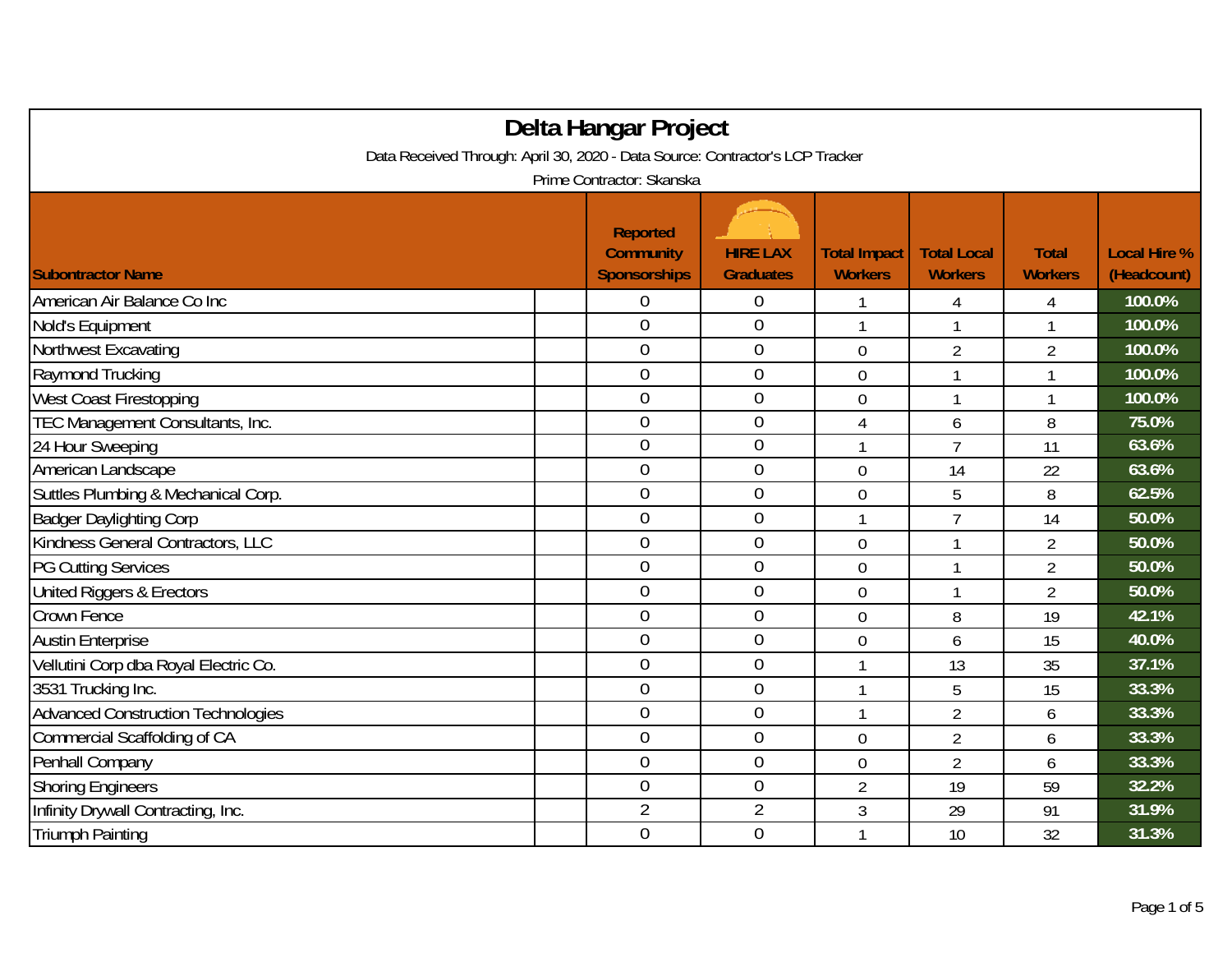| Delta Hangar Project<br>Data Received Through: April 30, 2020 - Data Source: Contractor's LCP Tracker |            |                                                                                         |                                     |                                       |                                      |                                |                                    |
|-------------------------------------------------------------------------------------------------------|------------|-----------------------------------------------------------------------------------------|-------------------------------------|---------------------------------------|--------------------------------------|--------------------------------|------------------------------------|
| <b>Subontractor Name</b>                                                                              |            | Prime Contractor: Skanska<br><b>Reported</b><br><b>Community</b><br><b>Sponsorships</b> | <b>HIRE LAX</b><br><b>Graduates</b> | <b>Total Impact</b><br><b>Workers</b> | <b>Total Local</b><br><b>Workers</b> | <b>Total</b><br><b>Workers</b> | <b>Local Hire %</b><br>(Headcount) |
| Gectwo, Inc.                                                                                          |            | 0                                                                                       | 0                                   | 2                                     | 5                                    | 17                             | 29.4%                              |
| <b>GGG Demolition</b>                                                                                 |            | $\overline{0}$                                                                          | $\boldsymbol{0}$                    | $\overline{2}$                        | 10                                   | 34                             | 29.4%                              |
| Cupertino Electric                                                                                    |            | $\overline{0}$                                                                          | $\boldsymbol{0}$                    | 6                                     | 21                                   | 72                             | 29.2%                              |
| <b>Direct AV</b>                                                                                      |            | $\overline{0}$                                                                          | $\boldsymbol{0}$                    | $\overline{0}$                        | $\overline{2}$                       | $\overline{7}$                 | 28.6%                              |
| Martinez Steel Corporation                                                                            |            | $\overline{0}$                                                                          | $\boldsymbol{0}$                    | $\overline{2}$                        | 20                                   | 70                             | 28.6%                              |
| Merli Concrete Pumping                                                                                |            | $\overline{0}$                                                                          | $\overline{0}$                      | 0                                     | $\overline{2}$                       | $\overline{7}$                 | 28.6%                              |
| Gonsalves & Santucci, Inc., dba Conco                                                                 |            |                                                                                         |                                     | $\overline{7}$                        | 39                                   | 142                            | 27.5%                              |
| <b>Concrete Coring Company</b>                                                                        |            | $\overline{0}$                                                                          | $\boldsymbol{0}$                    | 0                                     | 3                                    | 11                             | 27.3%                              |
| J Colavin & Son, Inc.                                                                                 |            | $\overline{0}$                                                                          | $\boldsymbol{0}$                    | $\mathbf 0$                           | 3                                    | 11                             | 27.3%                              |
| <b>Griffith Company</b>                                                                               |            | $\mathbf 0$                                                                             | $\boldsymbol{0}$                    | 16                                    | 58                                   | 225                            | 25.8%                              |
| The M.S. Rouse Company                                                                                |            | $\overline{0}$                                                                          | $\overline{0}$                      | 0                                     | $\overline{2}$                       | 8                              | 25.0%                              |
| So-Cal Insulation, Inc.                                                                               | <b>NEW</b> | $\mathbf 0$                                                                             | $\boldsymbol{0}$                    | 1                                     | 1                                    | 4                              | 25.0%                              |
| Eberhard                                                                                              |            | $\overline{0}$                                                                          | $\overline{0}$                      | 1                                     | 10                                   | 41                             | 24.4%                              |
| <b>Cosco Fire Protection</b>                                                                          |            | $\overline{0}$                                                                          | $\boldsymbol{0}$                    | $\mathbf{1}$                          | 5                                    | 21                             | 23.8%                              |
| Aragon Construction Inc.                                                                              |            | $\mathbf 0$                                                                             | $\boldsymbol{0}$                    | $\overline{2}$                        | $\overline{4}$                       | 17                             | 23.5%                              |
| Nor Cal Pipeline Services, Inc.                                                                       |            | $\mathbf 0$                                                                             | $\boldsymbol{0}$                    | $\mathbf{1}$                          | $\overline{7}$                       | 30                             | 23.3%                              |
| <b>Hayward Baker</b>                                                                                  |            | $\overline{0}$                                                                          | $\boldsymbol{0}$                    | 1                                     | 3                                    | 13                             | 23.1%                              |
| Building Electronic Controls, Inc.                                                                    |            | $\overline{0}$                                                                          | $\overline{0}$                      | $\overline{2}$                        | $\overline{2}$                       | 9                              | 22.2%                              |
| Rosendin                                                                                              |            | $\overline{0}$                                                                          | $\boldsymbol{0}$                    | $\overline{2}$                        | 6                                    | 29                             | 20.7%                              |
| The Herrick Corporation                                                                               |            | $\overline{2}$                                                                          | $\boldsymbol{0}$                    | $\overline{2}$                        | 9                                    | 47                             | 19.1%                              |
| <b>MBI Excavation</b>                                                                                 |            | $\overline{0}$                                                                          | $\boldsymbol{0}$                    | $\mathbf{1}$                          | $\overline{2}$                       | 11                             | 18.2%                              |
| SRD Engineering, Inc.                                                                                 |            | $\mathbf 0$                                                                             | $\boldsymbol{0}$                    | $\overline{2}$                        | 6                                    | 33                             | 18.2%                              |
| Veterans Engineering Services Inc                                                                     |            | $\overline{0}$                                                                          | $\boldsymbol{0}$                    | 0                                     | $\overline{2}$                       | 11                             | 18.2%                              |
| Masonry Concepts, Inc.                                                                                |            | $\overline{0}$                                                                          | $\mathbf 0$                         | $\overline{0}$                        | 3                                    | 17                             | 17.6%                              |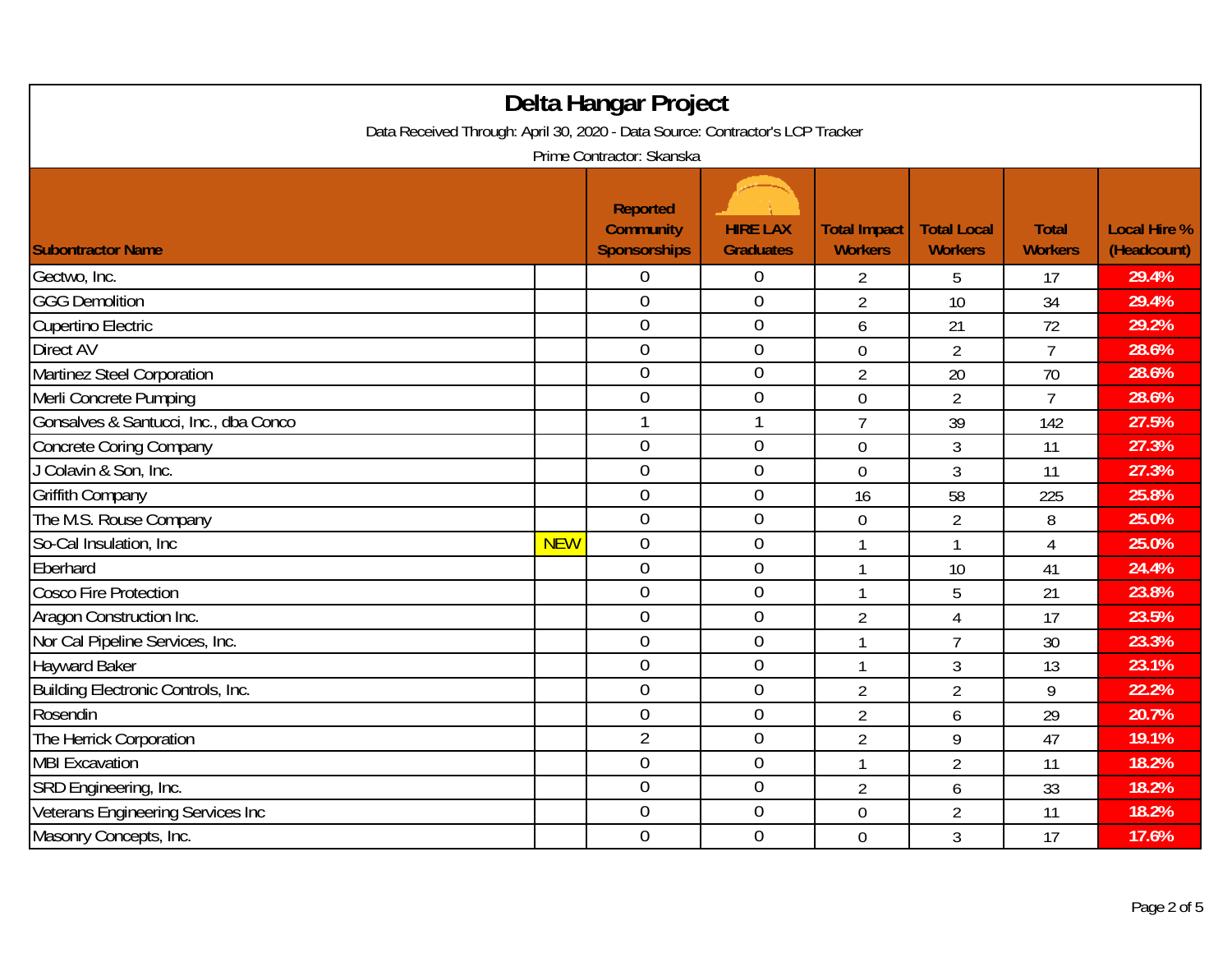| Delta Hangar Project<br>Data Received Through: April 30, 2020 - Data Source: Contractor's LCP Tracker |                                                            |                                     |                                       |                                      |                                |                                    |  |  |  |
|-------------------------------------------------------------------------------------------------------|------------------------------------------------------------|-------------------------------------|---------------------------------------|--------------------------------------|--------------------------------|------------------------------------|--|--|--|
| Prime Contractor: Skanska                                                                             |                                                            |                                     |                                       |                                      |                                |                                    |  |  |  |
| <b>Subontractor Name</b>                                                                              | <b>Reported</b><br><b>Community</b><br><b>Sponsorships</b> | <b>HIRE LAX</b><br><b>Graduates</b> | <b>Total Impact</b><br><b>Workers</b> | <b>Total Local</b><br><b>Workers</b> | <b>Total</b><br><b>Workers</b> | <b>Local Hire %</b><br>(Headcount) |  |  |  |
| Century Sweeping, Inc.                                                                                | 0                                                          | 0                                   | $\overline{0}$                        |                                      | 6                              | 16.7%                              |  |  |  |
| McKeon Door West Inc                                                                                  | $\overline{0}$                                             | $\boldsymbol{0}$                    | $\overline{0}$                        | $\mathbf{1}$                         | 6                              | 16.7%                              |  |  |  |
| Savala Equipment Company, Inc.                                                                        | $\overline{0}$                                             | $\mathbf 0$                         | $\overline{0}$                        | $\mathbf{1}$                         | 6                              | 16.7%                              |  |  |  |
| <b>Xcel Mechanical Systems</b>                                                                        | $\overline{0}$                                             | $\boldsymbol{0}$                    | $\mathbf 0$                           | $\overline{7}$                       | 42                             | 16.7%                              |  |  |  |
| FenceCorp Inc'                                                                                        | $\overline{0}$                                             | $\overline{0}$                      | $\mathbf{1}$                          | $\overline{2}$                       | 14                             | 14.3%                              |  |  |  |
| Gonsalves & Santucci dba Conco Pumping                                                                | $\overline{0}$                                             | $\overline{0}$                      | $\mathbf 0$                           | -1                                   | $\overline{7}$                 | 14.3%                              |  |  |  |
| Red Hawk Fence & Environmental Services                                                               | $\overline{0}$                                             | $\overline{0}$                      | $\mathbf 0$                           |                                      | 8                              | 12.5%                              |  |  |  |
| Schroder Iron                                                                                         | $\overline{0}$                                             | $\mathbf 0$                         | $\mathbf 0$                           | $\mathbf{1}$                         | 8                              | 12.5%                              |  |  |  |
| R.J. Lalonde, Inc.                                                                                    | $\boldsymbol{0}$                                           | $\boldsymbol{0}$                    | 1                                     | -1                                   | 9                              | 11.1%                              |  |  |  |
| Mike Zarp, Inc.                                                                                       | $\overline{0}$                                             | $\boldsymbol{0}$                    | $\overline{2}$                        | $\overline{2}$                       | 22                             | 9.1%                               |  |  |  |
| <b>Adkan Engineers</b>                                                                                | $\overline{0}$                                             | $\boldsymbol{0}$                    | $\overline{0}$                        | $\overline{0}$                       | $\overline{7}$                 | 0.0%                               |  |  |  |
| <b>Applied Engineering Concepts</b>                                                                   | $\overline{0}$                                             | $\mathbf 0$                         | $\mathbf 0$                           | $\mathbf 0$                          | 4                              | 0.0%                               |  |  |  |
| <b>Assa Abloy Entrance Systems</b>                                                                    | $\overline{0}$                                             | $\boldsymbol{0}$                    | $\mathbf 0$                           | $\mathbf 0$                          | $\mathbf{1}$                   | 0.0%                               |  |  |  |
| <b>B &amp; I Equipment Rental LLC</b>                                                                 | $\overline{0}$                                             | $\mathbf 0$                         | $\overline{0}$                        | $\overline{0}$                       | 5                              | 0.0%                               |  |  |  |
| <b>BC Traffic Specialist</b>                                                                          | $\mathbf 0$                                                | $\boldsymbol{0}$                    | $\mathbf 0$                           | $\mathbf 0$                          | 11                             | 0.0%                               |  |  |  |
| <b>Best Contracting Services</b>                                                                      | $\mathbf 0$                                                | $\boldsymbol{0}$                    | $\overline{0}$                        | $\overline{0}$                       | 5                              | 0.0%                               |  |  |  |
| <b>Bill Higgins</b>                                                                                   | $\overline{0}$                                             | $\overline{0}$                      | $\overline{0}$                        | $\overline{0}$                       | 3                              | 0.0%                               |  |  |  |
| <b>Building Specialty Systems</b>                                                                     | $\overline{0}$                                             | $\mathbf 0$                         | $\mathbf 0$                           | $\mathbf 0$                          | $\overline{2}$                 | 0.0%                               |  |  |  |
| <b>Connor Concrete Cutting &amp; Coring</b>                                                           | $\overline{0}$                                             | $\overline{0}$                      | $\mathbf 0$                           | $\mathbf 0$                          | $\overline{3}$                 | 0.0%                               |  |  |  |
| <b>Crane Rental Service</b>                                                                           | $\mathbf 0$                                                | $\boldsymbol{0}$                    | $\mathbf 0$                           | $\mathbf 0$                          | 5                              | 0.0%                               |  |  |  |
| Davidson Laddison Inc dba Addision Equipment Rental                                                   | $\overline{0}$                                             | $\boldsymbol{0}$                    | $\overline{0}$                        | $\mathbf 0$                          | 3                              | 0.0%                               |  |  |  |
| Diversified Window Coverings Inc                                                                      | $\overline{0}$                                             | $\mathbf 0$                         | $\mathbf 0$                           | $\mathbf 0$                          | $\overline{3}$                 | 0.0%                               |  |  |  |
| <b>ECCO Equipment Corporation</b>                                                                     | $\boldsymbol{0}$                                           | $\boldsymbol{0}$                    | $\mathbf 0$                           | $\mathbf 0$                          | $\mathbf{1}$                   | 0.0%                               |  |  |  |
| <b>Excalibur Well Services Corp</b>                                                                   | $\overline{0}$                                             | $\overline{0}$                      | $\overline{0}$                        | $\overline{0}$                       | 23                             | 0.0%                               |  |  |  |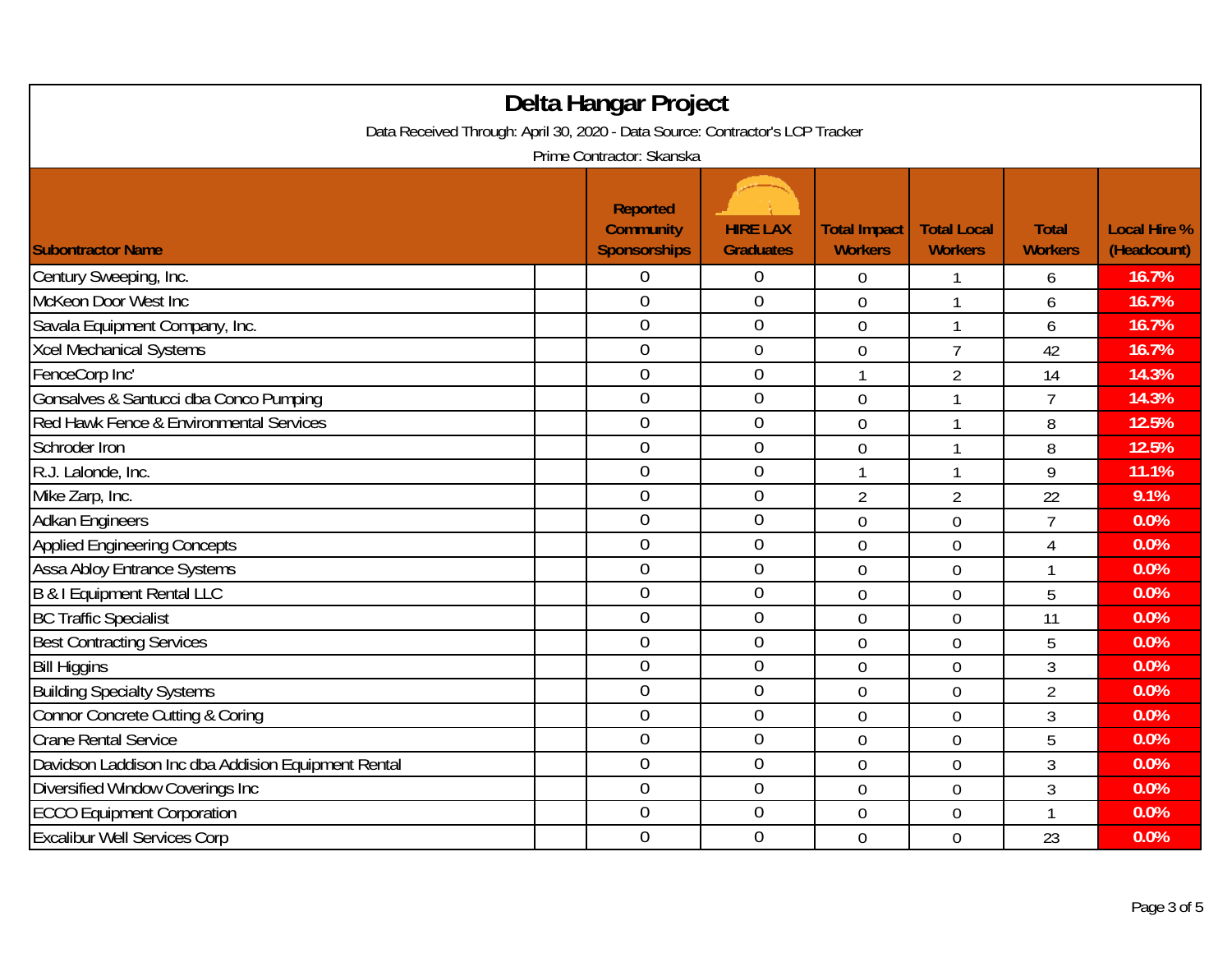| Delta Hangar Project<br>Data Received Through: April 30, 2020 - Data Source: Contractor's LCP Tracker<br>Prime Contractor: Skanska |            |                  |                  |                |                |                |       |
|------------------------------------------------------------------------------------------------------------------------------------|------------|------------------|------------------|----------------|----------------|----------------|-------|
|                                                                                                                                    |            |                  |                  |                |                |                |       |
| F & B Equipment LLC                                                                                                                |            | $\overline{0}$   | $\boldsymbol{0}$ | $\mathbf 0$    | $\mathbf 0$    | $\mathbf 1$    | 0.0%  |
| Fine Grade Equipment, Inc.                                                                                                         |            | $\overline{0}$   | $\overline{0}$   | $\overline{0}$ | $\overline{0}$ | 1              | 0.0%  |
| G.B.H. Enterprises Inc                                                                                                             |            | $\overline{0}$   | $\overline{0}$   | $\overline{0}$ | $\overline{0}$ | 1              | 0.0%  |
| Industrial High Voltage                                                                                                            |            | $\overline{0}$   | $\boldsymbol{0}$ | $\overline{0}$ | $\overline{0}$ | 6              | 0.0%  |
| Jagur Tractor                                                                                                                      |            | $\boldsymbol{0}$ | $\boldsymbol{0}$ | $\mathbf 0$    | $\mathbf 0$    | 1              | 0.0%  |
| LA Excavating, Inc dba Alward Equipment Rental                                                                                     |            | $\overline{0}$   | $\mathbf 0$      | $\overline{0}$ | $\overline{0}$ | 1              | 0.0%  |
| <b>Lonestar West Services</b>                                                                                                      |            | $\overline{0}$   | $\overline{0}$   | $\overline{0}$ | $\overline{0}$ | 4              | 0.0%  |
| Miller Blades, Inc.                                                                                                                |            | $\overline{0}$   | $\overline{0}$   | $\overline{0}$ | $\overline{0}$ | 1              | 0.0%  |
| Mr. Crane, Inc.                                                                                                                    |            | $\overline{0}$   | $\mathbf 0$      | $\overline{0}$ | $\overline{0}$ | 31             | 0.0%  |
| N>M.N. Construction                                                                                                                |            | $\overline{0}$   | $\overline{0}$   | $\overline{0}$ | $\overline{0}$ | 1              | 0.0%  |
| Newman Backhoe Services, Inc.                                                                                                      |            | $\overline{0}$   | $\boldsymbol{0}$ | $\overline{0}$ | $\overline{0}$ | 4              | 0.0%  |
| P. Riley Enterprises DBA Rileys Scraper Rental                                                                                     |            | $\overline{0}$   | $\boldsymbol{0}$ | $\overline{0}$ | $\overline{0}$ | 1              | 0.0%  |
| Pavement Recycling Systems, Inc.                                                                                                   |            | $\boldsymbol{0}$ | $\boldsymbol{0}$ | $\mathbf 0$    | $\mathbf 0$    | 3              | 0.0%  |
| R.J.& J. Construction, INC                                                                                                         |            | $\overline{0}$   | $\overline{0}$   | $\overline{0}$ | $\overline{0}$ | $\overline{7}$ | 0.0%  |
| Saber Industries                                                                                                                   |            | $\overline{0}$   | $\overline{0}$   | $\overline{0}$ | $\overline{0}$ | 8              | 0.0%  |
| Site Solution Services, Inc.                                                                                                       |            | $\overline{0}$   | $\overline{0}$   | $\overline{0}$ | $\overline{0}$ | $\mathbf{1}$   | 0.0%  |
| <b>Solid Door Installations</b>                                                                                                    |            | $\overline{0}$   | $\mathbf 0$      | $\overline{0}$ | $\overline{0}$ | 5              | 0.0%  |
| Straight Up Surveying, Inc.                                                                                                        |            | $\overline{0}$   | $\mathbf 0$      | $\overline{0}$ | $\overline{0}$ | $\overline{2}$ | 0.0%  |
| <b>Trans Pro Tation LLC</b>                                                                                                        |            | $\overline{0}$   | $\mathbf 0$      | $\overline{0}$ | $\overline{0}$ | $\mathbf{1}$   | 0.0%  |
| W.A. Rasic Construction Co., Inc.                                                                                                  |            | $\overline{0}$   | $\boldsymbol{0}$ | $\overline{0}$ | $\overline{0}$ | 9              | 0.0%  |
| <b>Goss Construction Company Inc</b>                                                                                               | <b>NEW</b> | $\overline{0}$   | $\boldsymbol{0}$ | $\mathbf 0$    | $\mathbf 0$    | 5              | 0.0%  |
|                                                                                                                                    |            | 5                | 3                | 72             | 390            | 1547           | 25.2% |